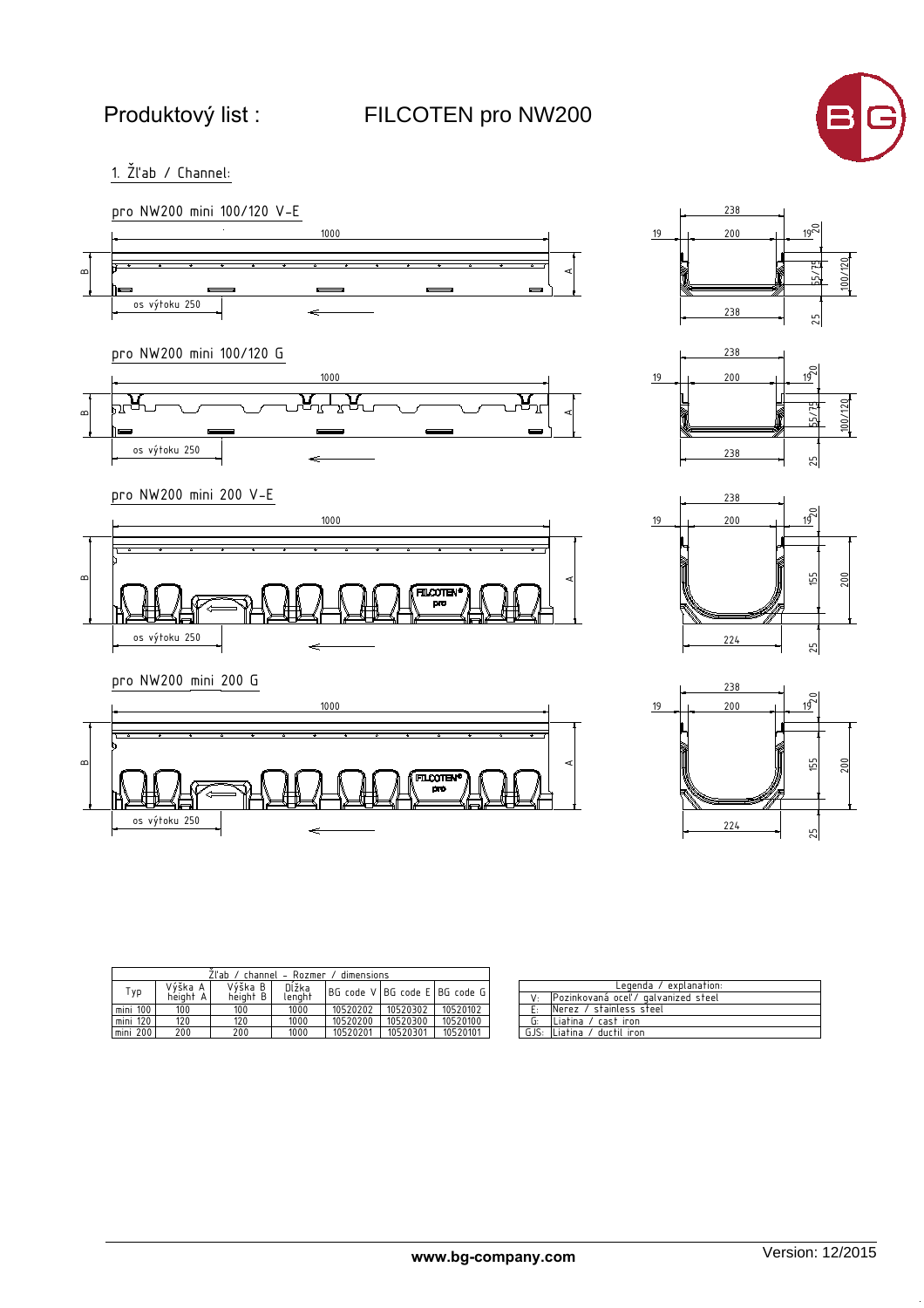

1. Žľab/ Channel:

















|                |                     | Zľab/ channel –     | Rozmer /        | dimensions |           |           |
|----------------|---------------------|---------------------|-----------------|------------|-----------|-----------|
| Typ            | Výška A<br>height A | Výška B<br>height B | Dĺžka<br>lenght | BG code V  | BG code E | BG code G |
| 0              | 265                 | 265                 | 1000            | 10620200   | 10620300  | 10620100  |
| 0(0.5m)        | 265                 | 265                 | 500             | 10620280   | 10620380  | 10620180  |
|                | 265                 | 270                 | 1000            | 10620201   | 10620301  | 10620101  |
| $\overline{c}$ | 270                 | 275                 | 1000            | 10620202   | 10620302  | 10620102  |
| 3              | 275                 | 280                 | 1000            | 10620203   | 10620303  | 10620103  |
| 4              | 280                 | 285                 | 1000            | 10620204   | 10620304  | 10620104  |
| 5              | 285                 | 290                 | 1000            | 10620205   | 10620305  | 10620105  |
| $5 - 0$        | 290                 | 290                 | 1000            | 10620261   | 10620361  | 10620161  |
| $5-0(0,5m)$    | 290                 | 290                 | 500             | 10620281   | 10620381  | 10620181  |
| h              | 290                 | 295                 | 1000            | 10620206   | 10620306  | 10620106  |
|                | 295                 | 300                 | 1000            | 10620207   | 10620307  | 10620107  |
| 8              | 300                 | 305                 | 1000            | 10620208   | 10620308  | 10620108  |
| 9              | 305                 | 310                 | 1000            | 10620209   | 10620309  | 10620109  |
| 10             | 310                 | 315                 | 1000            | 10620210   | 10620310  | 10620110  |
| $10 - 0$       | 315                 | 315                 | 1000            | 10620262   | 10620362  | 10620162  |

**www.bg-company.com**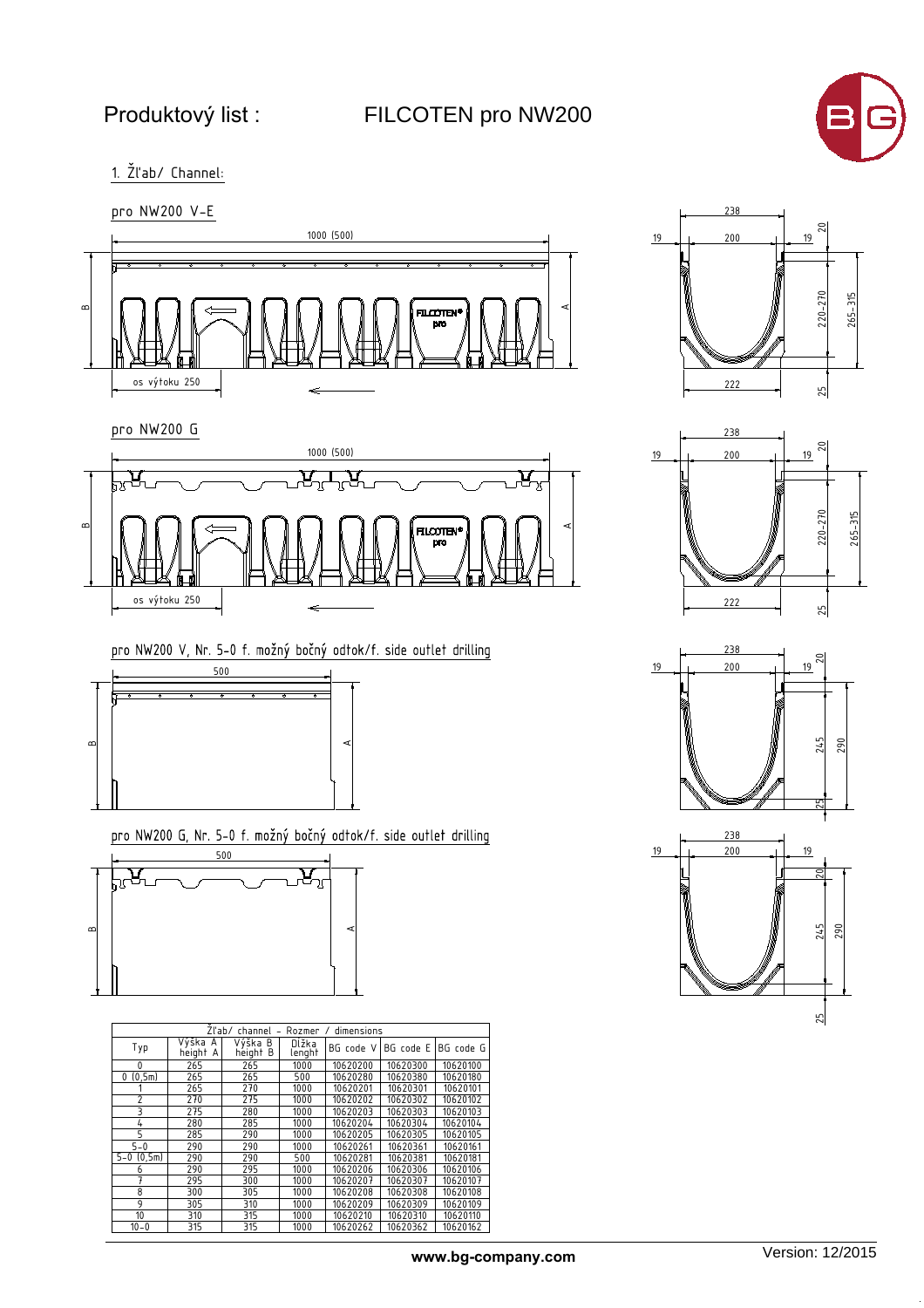

2. Mriežkový rošt / Mesh grating:

### B125kN MW30/10: V 17020220 (17020221)

|   |                     |      |  |  |  |  |  | 1000 (500) |  |  |  |  |     |       |                   |   |     |  |
|---|---------------------|------|--|--|--|--|--|------------|--|--|--|--|-----|-------|-------------------|---|-----|--|
|   |                     |      |  |  |  |  |  |            |  |  |  |  |     |       |                   |   |     |  |
|   | <b>FILCOTEN</b>     |      |  |  |  |  |  |            |  |  |  |  |     | н — ч |                   | Ē |     |  |
|   | <b>EN 1400 BL25</b> |      |  |  |  |  |  |            |  |  |  |  |     |       |                   |   |     |  |
|   |                     |      |  |  |  |  |  |            |  |  |  |  |     |       |                   |   |     |  |
|   |                     |      |  |  |  |  |  |            |  |  |  |  |     |       |                   |   |     |  |
|   |                     |      |  |  |  |  |  |            |  |  |  |  |     |       |                   |   |     |  |
|   |                     |      |  |  |  |  |  |            |  |  |  |  |     |       |                   |   | 222 |  |
|   |                     |      |  |  |  |  |  |            |  |  |  |  |     |       |                   |   |     |  |
|   |                     |      |  |  |  |  |  |            |  |  |  |  |     |       |                   |   |     |  |
|   |                     |      |  |  |  |  |  |            |  |  |  |  |     |       |                   |   |     |  |
|   |                     |      |  |  |  |  |  |            |  |  |  |  |     |       |                   |   |     |  |
|   |                     |      |  |  |  |  |  |            |  |  |  |  |     |       |                   |   |     |  |
| ═ | ⊢∟                  | ═┱╤╦ |  |  |  |  |  |            |  |  |  |  | ___ |       | _________________ |   |     |  |

C250kN MW30/10: V 17020222 (17020223), E 17020322 (17020323)



D400kN MW25/10: V 17020226 (17020227), E 17020326 (17020327)

|  |                        |   |  |  |  |  |  |  |  |  |  | 1000 (500) |  |  |  |  |  |  |  |  |      |                   |                  |   |  |
|--|------------------------|---|--|--|--|--|--|--|--|--|--|------------|--|--|--|--|--|--|--|--|------|-------------------|------------------|---|--|
|  | . .<br><b>FILOOTEN</b> | ▭ |  |  |  |  |  |  |  |  |  |            |  |  |  |  |  |  |  |  | - 11 | ┳                 |                  |   |  |
|  | EN 1499 D 000          |   |  |  |  |  |  |  |  |  |  |            |  |  |  |  |  |  |  |  |      |                   |                  |   |  |
|  |                        |   |  |  |  |  |  |  |  |  |  |            |  |  |  |  |  |  |  |  |      |                   |                  |   |  |
|  |                        |   |  |  |  |  |  |  |  |  |  |            |  |  |  |  |  |  |  |  |      |                   |                  |   |  |
|  |                        |   |  |  |  |  |  |  |  |  |  |            |  |  |  |  |  |  |  |  |      |                   |                  |   |  |
|  |                        |   |  |  |  |  |  |  |  |  |  |            |  |  |  |  |  |  |  |  |      |                   | $\sim$           |   |  |
|  |                        |   |  |  |  |  |  |  |  |  |  |            |  |  |  |  |  |  |  |  |      |                   | $\sim$<br>$\sim$ |   |  |
|  |                        |   |  |  |  |  |  |  |  |  |  |            |  |  |  |  |  |  |  |  |      | π                 |                  |   |  |
|  |                        |   |  |  |  |  |  |  |  |  |  |            |  |  |  |  |  |  |  |  |      |                   |                  |   |  |
|  |                        |   |  |  |  |  |  |  |  |  |  |            |  |  |  |  |  |  |  |  |      |                   |                  |   |  |
|  |                        |   |  |  |  |  |  |  |  |  |  |            |  |  |  |  |  |  |  |  |      |                   |                  |   |  |
|  |                        |   |  |  |  |  |  |  |  |  |  |            |  |  |  |  |  |  |  |  |      | π                 |                  |   |  |
|  | ਸਰ ਸ                   |   |  |  |  |  |  |  |  |  |  |            |  |  |  |  |  |  |  |  |      | <del>ा लगा।</del> |                  | - |  |

### 2. Dierkový rošt / Perforated grating:

C250kN d6: V 17020328 (17020329), E 17020228 (17020229)





20

20

20

20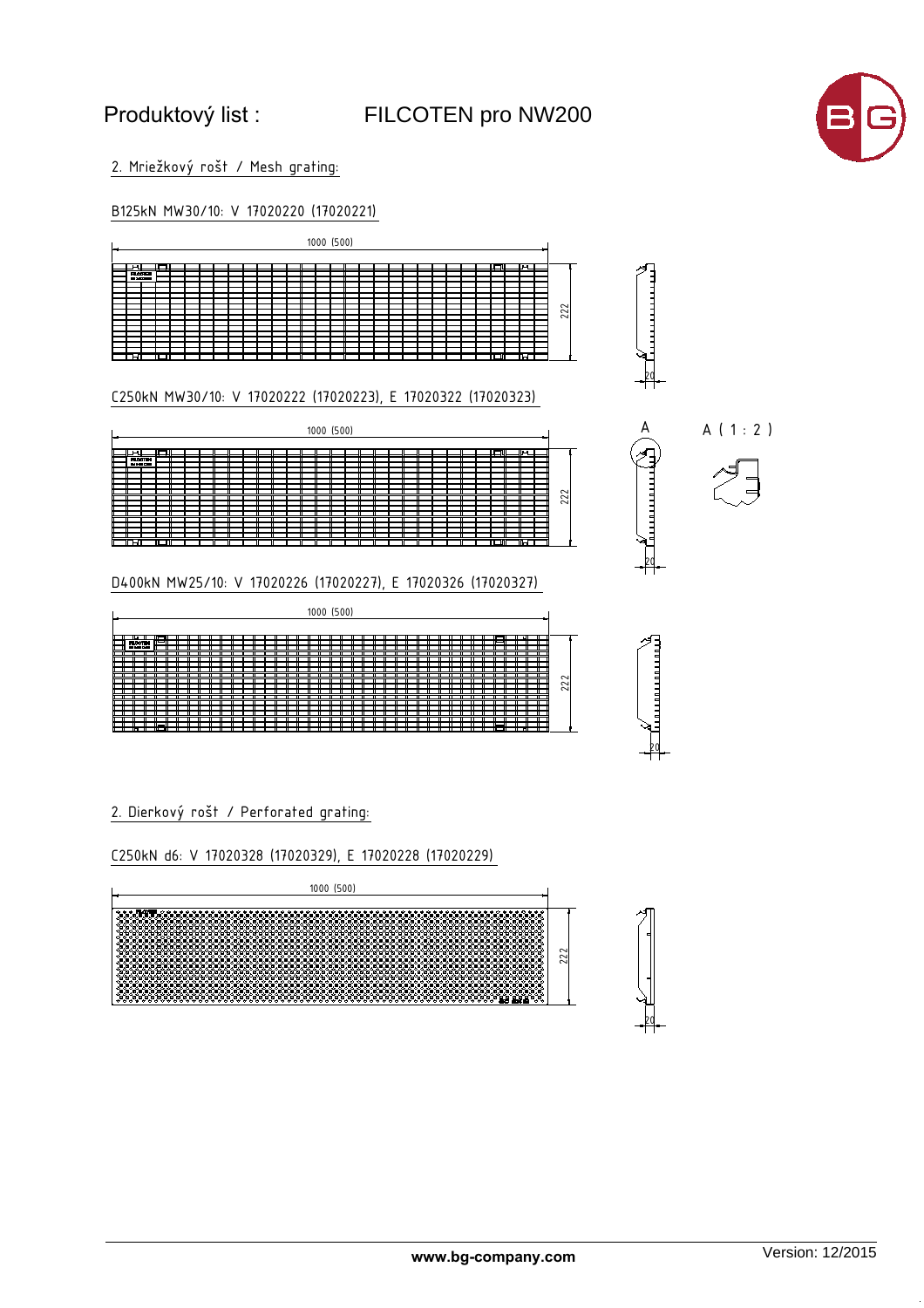# Produktový list : FILCOTEN pro NW200



#### 2. Liatinový rošt / Ductil iron grating:

#### C250kN MW29/13: GJS 17020101



D400kN MW29/13: GJS 17020104



E600kN SW14/200: GJS 17020105



E600kN MW22/13: GJS 17020103





20

 $20$ 

B

 $B(1:2)$ 

F900kN SW2x14/95: GJS 17020107, 4 x spojovací materiál /4-times bolted